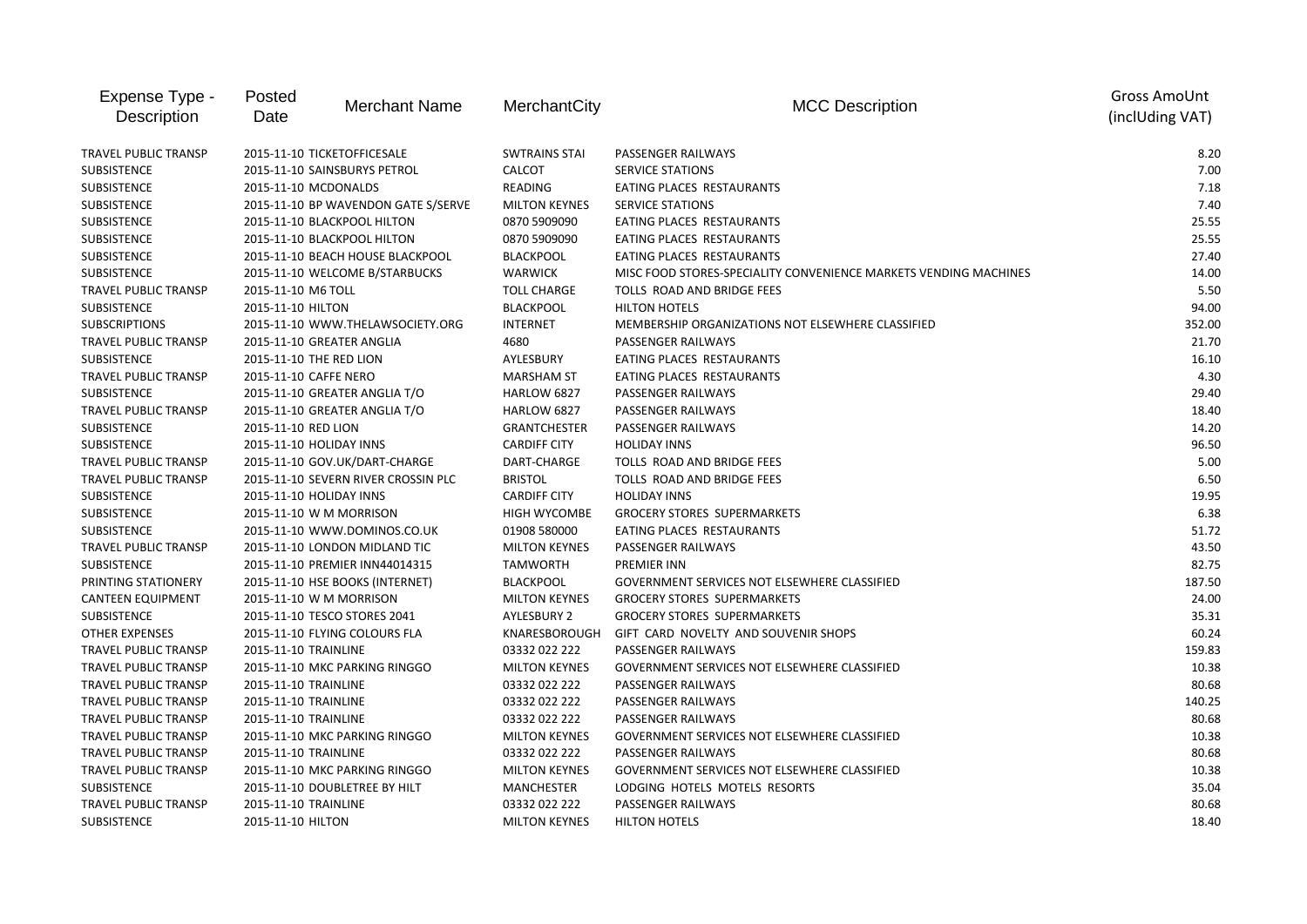| TRAVEL PUBLIC TRANSP            | 2015-11-10 TRAINLINE              | 03332 022 222        | PASSENGER RAILWAYS                                | 159.83 |
|---------------------------------|-----------------------------------|----------------------|---------------------------------------------------|--------|
| <b>SUBSISTENCE</b>              | 2015-11-10 LONDON MIDLAND TIC     | TRING                | PASSENGER RAILWAYS                                | 20.50  |
| <b>TRAVEL PUBLIC TRANSP</b>     | 2015-11-10 SELFSERVE TICKET       | <b>SWTRAINS WIND</b> | PASSENGER RAILWAYS                                | 26.10  |
| SUBSISTENCE                     | 2015-11-10 HUNTON PARK            | <b>HUNTON BRIDGE</b> | LODGING HOTELS MOTELS RESORTS                     | 76.80  |
| <b>COURSES &amp; CONFERENCE</b> | 2015-11-10 WWW.CFOASERVICES.CO.UK | 1827302300           | MEMBERSHIP ORGANIZATIONS NOT ELSEWHERE CLASSIFIED | 360.00 |
| TRAVEL PUBLIC TRANSP            | 2015-11-10 TICKETOFFICESALE       | <b>SWTRAINS WIND</b> | PASSENGER RAILWAYS                                | 20.50  |
| <b>OTHER EXPENSES</b>           | 2015-11-10 THE BROAD LEYS         | <b>AYLESBURY 1</b>   | EATING PLACES RESTAURANTS                         | 95.85  |
| <b>TRAVEL PUBLIC TRANSP</b>     | 2015-11-10 OYSTER AUTOTOPUP       | 0343 2221234         | PASSENGER RAILWAYS                                | 40.00  |
| <b>TRAVEL PUBLIC TRANSP</b>     | 2015-11-10 OYSTER AUTOTOPUP       | 0343 2221234         | PASSENGER RAILWAYS                                | 40.00  |
| TRAVEL PUBLIC TRANSP            | 2015-11-10 OYSTER AUTOTOPUP       | 0343 2221234         | PASSENGER RAILWAYS                                | 40.00  |
| <b>CLEANING MATERIALS</b>       | 2015-11-10 SCREWFIX DIRECT        | <b>HIGH WYCOMBE</b>  | LUMBER AND BUILDING MATERIALS STORES              | 61.95  |
| OFFICE & GEN EQUIP              | 2015-11-10 SCREWFIX DIRECT        | <b>HIGH WYCOMBE</b>  | LUMBER AND BUILDING MATERIALS STORES              | 59.50  |
| <b>UNIFORMS</b>                 | 2015-11-10 SAMUELS THE TAILORS    | <b>WELLINGBOROUG</b> | TAILORS SEAMSTRESS MENDING ALTERATIONS            | 139.99 |
| <b>OPERATIONAL EQUIP</b>        | 2015-11-10 DECATHLON UK LTD       | <b>OXFORD</b>        | SPORTING GOODS STORES                             | 225.00 |
| TRAVEL PUBLIC TRANSP            | 2015-11-10 HOLIDAY INNS           | <b>BASILDON</b>      | <b>HOLIDAY INNS</b>                               | 48.82  |
| <b>REPAIRS &amp; MAINTENANC</b> | 2015-11-10 B & Q                  | AYLESBURY A          | LUMBER AND BUILDING MATERIALS STORES              | 24.00  |
| <b>REPAIRS &amp; MAINTENANC</b> | 2015-11-10 B & Q                  | AYLESBURY A          | LUMBER AND BUILDING MATERIALS STORES              | 19.29  |
| OFFICE & GEN EQUIP              | 2015-11-10 Amazon UK Retail       | AMAZON.CO.UK         | ALL OTHER DIRECT MARKETERS                        | 19.68  |
| <b>REPAIRS &amp; MAINTENANC</b> | 2015-11-10 B & Q                  | AYLESBURY A          | LUMBER AND BUILDING MATERIALS STORES              | 48.37  |
| <b>REPAIRS &amp; MAINTENANC</b> | 2015-11-10 B & Q                  | AYLESBURY A          | LUMBER AND BUILDING MATERIALS STORES              | 72.00  |
| <b>TELEPHONES</b>               | 2015-11-10 PAYPAL *KIERABYFIEL    | 35314369001          | STATIONARY OFFICE AND SCHOOL SUPPLY STORES        | 116.90 |
| TRAVEL PUBLIC TRANSP            | 2015-11-10 AYLESBURY STATION T/O  | AYLESBURY            | PASSENGER RAILWAYS                                | 39.95  |
| <b>COMPUTER HARDWARE</b>        | 2015-11-10 ARGOS LTD              | AYLESBURY            | <b>DISCOUNT STORES</b>                            | 18.98  |
| <b>COMPUTER HARDWARE</b>        | 2015-11-10 ARGOS LTD              | AYLESBURY            | <b>DISCOUNT STORES</b>                            | 119.45 |
| SUBSISTENCE                     | 2015-11-10 BRIDGE STREET BISTRO   | <b>HITCHIN</b>       | EATING PLACES RESTAURANTS                         | 119.60 |
| PRINTING STATIONERY             | 2015-11-10 UKOFFICEDIRECT.CO.     | 0800 652 6060        | STATIONARY OFFICE AND SCHOOL SUPPLY STORES        | 55.00  |
| <b>COURSES &amp; CONFERENCE</b> | 2015-11-10 HEALTH&SAFETY LAB      | <b>DERBY</b>         | GOVERNMENT SERVICES NOT ELSEWHERE CLASSIFIED      | 283.86 |
| <b>COURSES &amp; CONFERENCE</b> | 2015-11-10 EVERSHEDS LLP          | LEEDS                | LEGAL SERVICES ATTORNEYS                          | 47.05  |
| SUBSISTENCE                     | 2015-11-10 SCENE                  | <b>MANCHESTER</b>    | EATING PLACES RESTAURANTS                         | 76.81  |
| TRAVEL PUBLIC TRANSP            | 2015-11-10 TRAINLINE              | 03332 022 222        | PASSENGER RAILWAYS                                | 85.00  |
| PROFESSIONAL SUBS               | 2015-11-10 ACCA                   | 0141 582 2000        | CIVIC SOCIAL AND FRATERNAL ASSOCIATIONS           | 310.00 |
| PROFESSIONAL SUBS               | 2015-11-10 WWW.CIPFA.ORG.UK       | LONDON WC2N          | MEMBERSHIP ORGANIZATIONS NOT ELSEWHERE CLASSIFIED | 17.55  |
| SUBSISTENCE                     | 2015-11-10 PRET A MANGER          | LONDON SW1           | EATING PLACES RESTAURANTS                         | 4.75   |
| SUBSISTENCE                     | 2015-11-10 STARBUCKS              | <b>LONDON</b>        | <b>FAST FOOD RESTAURANTS</b>                      | 8.00   |
| SUBSISTENCE                     | 2015-11-10 THE WINDMILL           | LONDON SE1           | EATING PLACES RESTAURANTS                         | 4.20   |
| SUBSISTENCE                     | 2015-11-10 CAFFE NERO             | <b>EUSTON STATIO</b> | EATING PLACES RESTAURANTS                         | 9.25   |
| <b>SUBSISTENCE</b>              | 2015-11-10 JURYS INN              | <b>MILTON KEYNES</b> | LODGING HOTELS MOTELS RESORTS                     | 3.95   |
| SUBSISTENCE                     | 2015-11-10 PRET A MANGER          | 42/422 STRAND        | EATING PLACES RESTAURANTS                         | 5.89   |
| SUBSISTENCE                     | 2015-11-10 STARBUCKS              | <b>LONDON</b>        | <b>FAST FOOD RESTAURANTS</b>                      | 3.65   |
| SUBSISTENCE                     | 2015-11-10 PRET A MANGER          | PRET A MANGER        | EATING PLACES RESTAURANTS                         | 23.80  |
| <b>TRAVEL PUBLIC TRANSP</b>     | 2015-11-10 WEST COAST TRAINS      | PRESTON 3443         | PASSENGER RAILWAYS                                | 227.50 |
| <b>CAR LEASING</b>              | 2015-11-10 WWW.DVLA.GOV.UK        | <b>VEHICLE LICEN</b> | GOVERNMENT SERVICES NOT ELSEWHERE CLASSIFIED      | 227.50 |
| <b>CAR LEASING</b>              | 2015-11-10 WWW.DVLA.GOV.UK        | <b>VEHICLE LICEN</b> | GOVERNMENT SERVICES NOT ELSEWHERE CLASSIFIED      | 227.50 |
| <b>CAR LEASING</b>              | 2015-11-10 WWW.DVLA.GOV.UK        | <b>VEHICLE LICEN</b> | GOVERNMENT SERVICES NOT ELSEWHERE CLASSIFIED      | 11.73  |